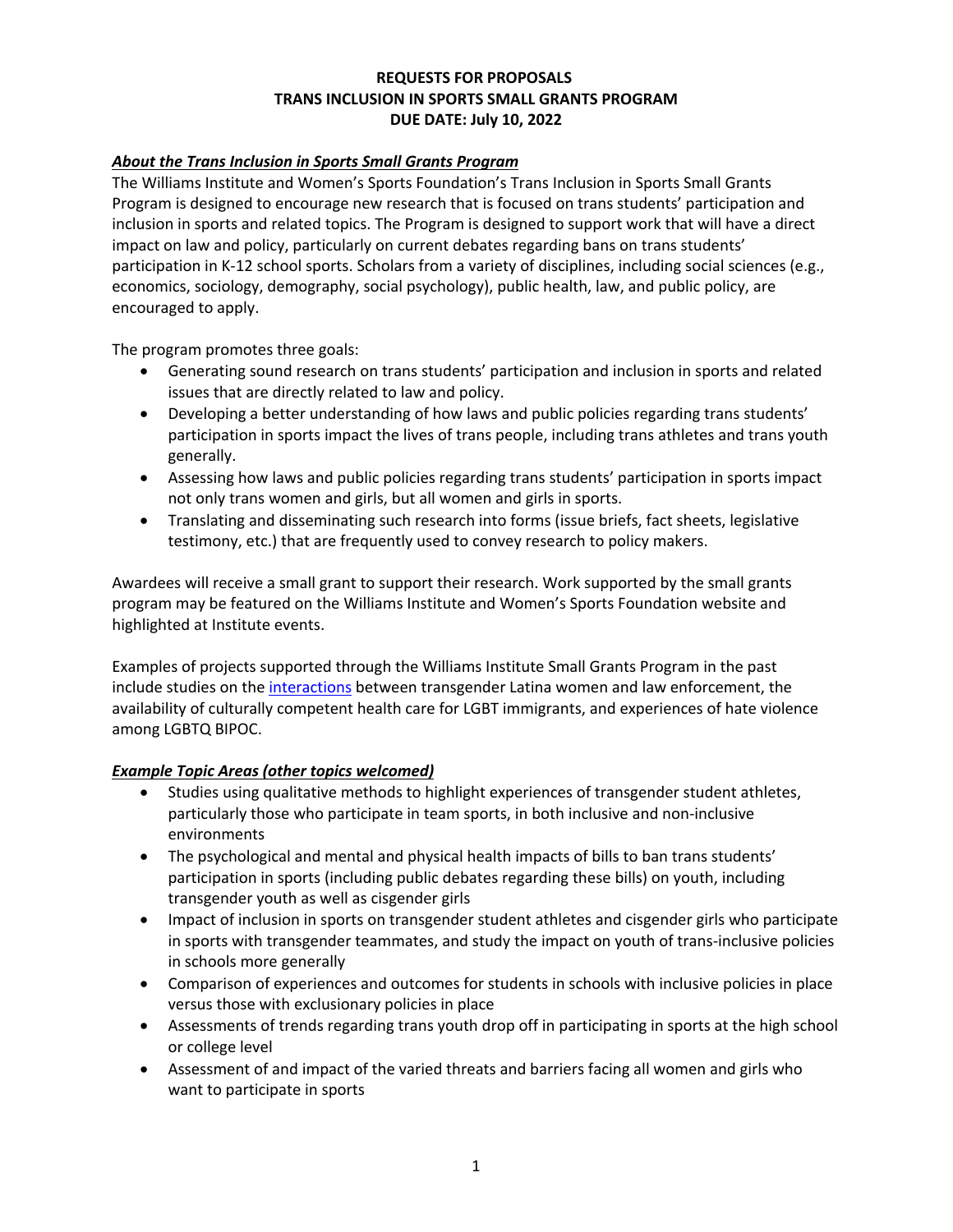- The economic impact of bans on trans people's participation in sports in regard to costs to taxpayers, any effect on economic activity (e.g., change in corporate activity, impacts on travel and tourism), and other economic impacts
- Studies to advance data collection on this topic, including assessments of where questions about sports participation and/or gender identity could be added to existing surveys

# *Eligibility*

Graduate students, junior and senior faculty and scholars, and other established researchers are encouraged to apply. Applicants (e.g., individuals, organizations, institutions) must have a U.S. tax ID.

### *Budget Information*

We plan to fund five to eight projects at amounts up to \$4,800 each. Funds can provide both salary support and costs associated with acquiring and analyzing new or existing datasets. Proposals that are part of larger research initiatives are also welcome. We cannot provide funding for indirect (or overhead) costs. Requests for travel funding should be limited to travel that is needed to carry out the research project. Project budgets should be for activities from October 1, 2022 through September 30, 2023. Applicants should consult a tax adviser on any potential tax liabilities stemming from an award of a small grant.

## *Reporting responsibilities*

The principal investigator of funded research will provide a summary report by project end date, including a description of progress in accomplishing the project aims, funds expended, and a 500-word summary of the project findings written for a general audience.

## *Application Process*

Applications must include:

- **1. Project Summary.** A 200-word description of the project written for a non-academic audience.
- **2. Research Proposal**. Proposal should be no more than 3 pages single-spaced (not including references list) and include the following sections:
	- Research aims: succinctly describe the specific research aims of the project
	- Project description: describe the project and include the following information
		- o Significance of the project, including:
			- 1. *Significance to research*: discuss the knowledge to be gained and how it represents a significant advancement in research on trans youth, sports participation, and/or other research areas of relevance to this program
			- 2. *Significance to policy*: discuss relevance to policy and potential impact for trans individuals and sports
			- 3. *Relevance*: describe how the project will contribute to the goals of this program (described above)
		- o Research strategy: describe the project's design, sampling approach (if relevant), and plan for data analysis
		- o Dissemination: describe plan for disseminating the results, including expected research publications.

*Note*: Grantees will be required to submit a summary of findings and any resulting publications for possible inclusion on the Williams Institute's website.

**3. Applicant**. A description of the qualifications and experience of the applicant(s) and applicant's organization indicating the ability to successfully complete the proposed research project.